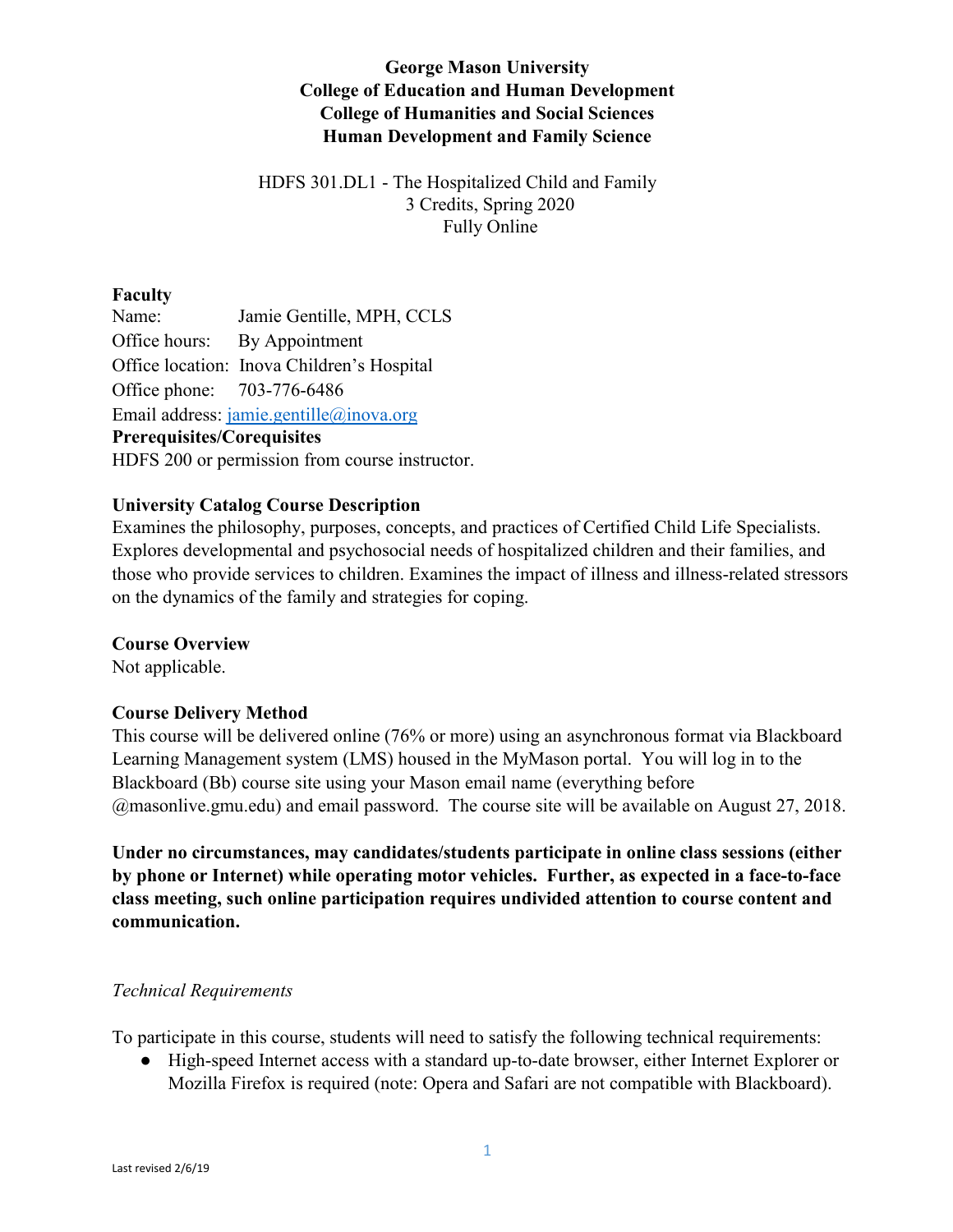- Students must maintain consistent and reliable access to their GMU email and Blackboard, as these are the official methods of communication for this course.
- Students may be asked to create logins and passwords on supplemental websites and/or to download trial software to their computer or tablet as part of course requirements.
- The following software plug-ins for PCs and Macs, respectively, are available for free download:
	- o Adobe Acrobat Reader: <https://get.adobe.com/reader/>
	- o Windows Media Player: https://support.microsoft.com/en-us/help/14209/getwindows-media-player
	- o Apple Quick Time Player: [www.apple.com/quicktime/download/](http://www.apple.com/quicktime/download/)

## *Expectations*

- Course Week: Because asynchronous courses do not have a "fixed" meeting day, our week will start on Monday, and finish on Sunday.
- Log-in Frequency:

Students must actively check the course Blackboard site and their GMU email for communications from the instructor, class discussions, and/or access to course materials at least twice per week.

• Participation:

- Technical Competence:
- Students are expected to demonstrate competence in the use of all course technology. Students who are struggling with technical components of the course are expected to seek assistance from the instructor and/or College or University technical services.
	- Technical Issues:
- Students should anticipate some technical difficulties during the semester and should, therefore, budget their time accordingly. Late work will not be accepted based on individual technical issues.
	- Workload:

Please be aware that this course is **not** self-paced. Students are expected to meet *specific deadlines*  and *due dates* listed in the **Class Schedule** section of this syllabus. It is the student's responsibility to keep track of the weekly course schedule of topics, readings, activities and assignments due.

• Instructor Support:

Students may schedule a one-on-one meeting to discuss course requirements, content or other course-related issues. Those unable to come to a Mason campus can meet with the instructor via telephone or web conference. Students should email the instructor to schedule a one-on-one session, including their preferred meeting method and suggested dates/times.

• Netiquette:

The course environment is a collaborative space. Experience shows that even an innocent remark typed in the online environment can be misconstrued. Students must always re-read their responses carefully before posting them, so as others do not consider them as personal offenses. *Be positive in your approach with others and diplomatic in selecting your words*.

Students are expected to actively engage in all course activities throughout the semester, which includes viewing all course materials, completing course activities and assignments, and participating in course discussions and group interactions.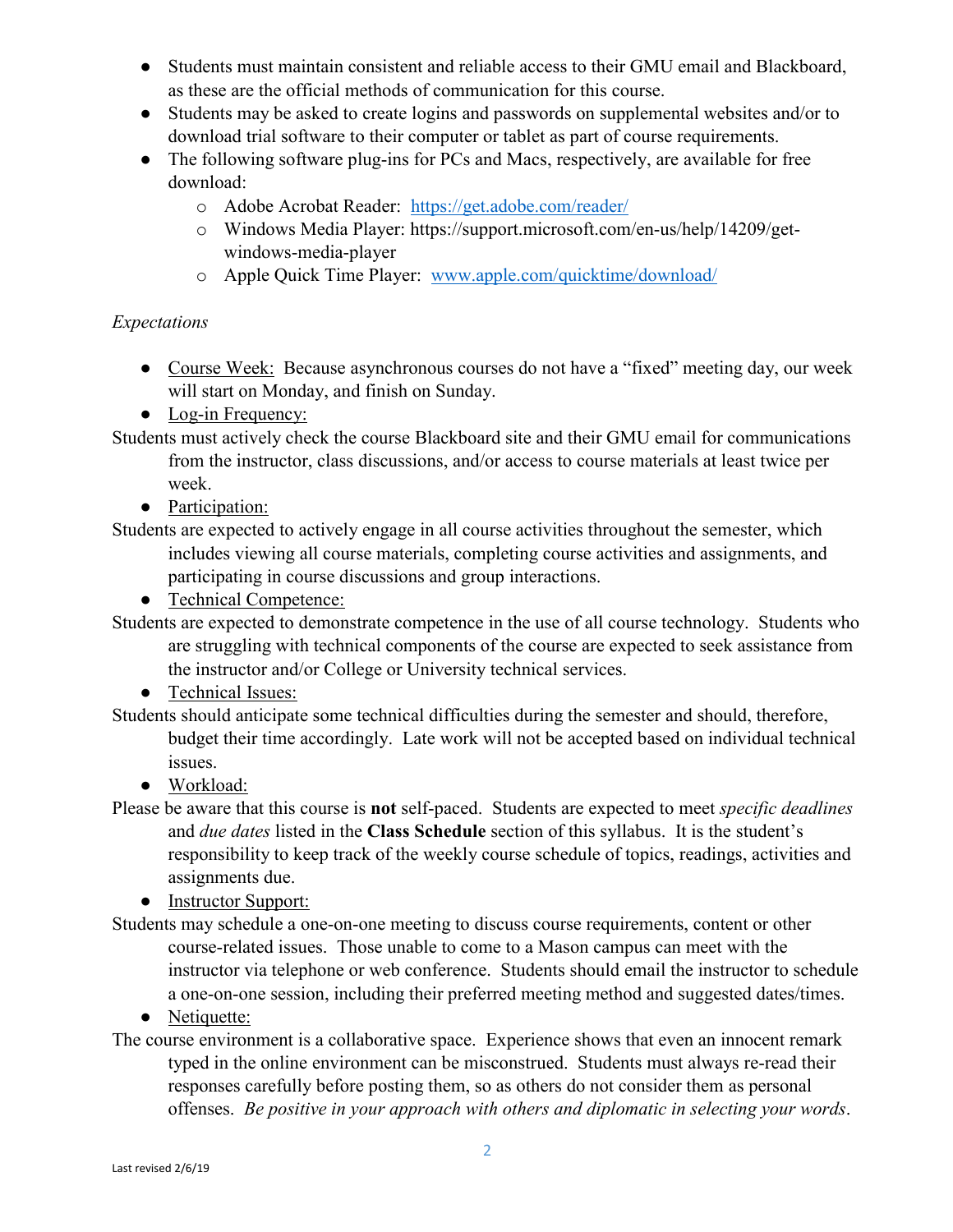Remember that you are not competing with classmates, but sharing information and learning from others. All faculty are similarly expected to be respectful in all communications.

- Accommodations:
- Online learners who require effective accommodations to insure accessibility must be registered with George Mason University Disability Services.

#### **Learner Outcomes or Objectives**

This course is designed to enable students to understand the following:

- 1. Association of Child Life Professionals (ACLP) Official Documents
- 2. Typical infant, child and adolescent responses to illness, injury and health care
- 3. Family Centered Care
- 4. Common sibling and parent responses to illness, injury or death of a child in a family
- 5. Psychosocial interventions in a healthcare environment, including therapeutic play and preparation
- 6. The impact of illness, pain, suffering, coping and resilience
- 7. The scope of practice of a child life specialist.
- 8. ACLP Professional Standards**,** focusing specifically on "the ability to represent and communicate child life practice and psychosocial issues of infants, children, youth and families to others."

### **Required Texts/Materials**

Gentille, J.E. (2013) *Surviving HIV: Growing Up a Secret and Being Positive* (Reston, VA): Author

Thompson, R. (2009). *The handbook of child life: A guide for pediatric psychosocial care.* Springfield, IL, Charles C. Thomas.

Child Life On Call Podcast, Producer: Katie Taylor; Available on iTunes, wherever you get podcasts, or<https://www.childlifepodcast.com/>

#### **Recommended Readings**

Rollins, J., Bolig, R., & Mahan, C. (2005). *Meeting children's psychosocial needs across the healthcare continuum.* Austin, TX, Pro-Ed.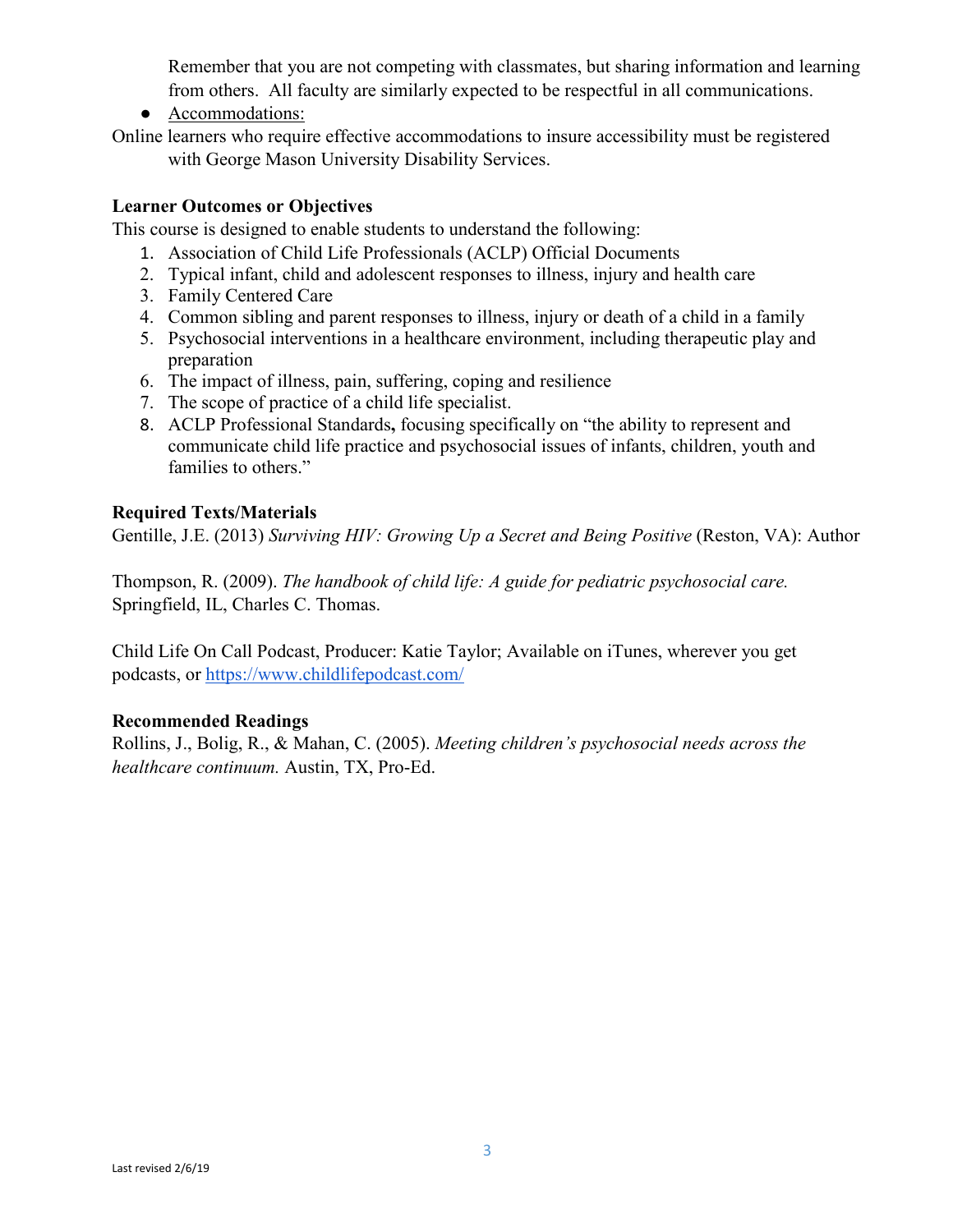# A**ssignments Due Dates (by 11:59pm)** Points Dialogic Posts on BB Intro: Wed, 1/22 Post 1: Wed, 2/5; Response: Sat, 2/8 Post 2: Wed, 2/26; Response: Sat, 2/29 Post 3: Wed, 4/15 20 Quizzes (10 points each)  $\begin{cases} \text{Quiz 1: Sun, } 2/23 \end{cases}$ Quiz 2: Sun, 4/5 20 Homework Assignments (20 points each) HW 1: Sun, 3/29 HW 2: Sun, 5/3 40 Final Exam  $\begin{array}{|c|c|c|c|c|} \hline \text{S} & \text{S} & \text{S} & \text{S} & \text{S} & \text{S} & \text{S} & \text{S} & \text{S} & \text{S} & \text{S} & \text{S} & \text{S} & \text{S} & \text{S} & \text{S} & \text{S} & \text{S} & \text{S} & \text{S} & \text{S} & \text{S} & \text{S} & \text{S} & \text{S} & \text{S} & \text{S} & \text{S} & \text{S} & \text{S} & \text{S} & \text{$ TOTAL 100

#### **Course Performance Evaluation**

Students are expected to submit all assignments on time via Blackboard.

## **Assignments and Quizzes/Exams**

#### **Content Modules – 3 modules total**

- This course will utilize 3 content modules. Within these modules, all the relevant course material will be available in the format of readings, power point presentations, and additional links. This content will be incorporated into all online discussions, quizzes, and projects. It is critical for students to review all content on each module in a timely manner. Following a traditional classroom model, each module contains several "in class" lecture presentations that are based on your readings and also include information gleaned from other sources. It is imperative that you view each module to prepare for discussions, quizzes and projects.
	- **I. Dialogic Posts** (*20 points*)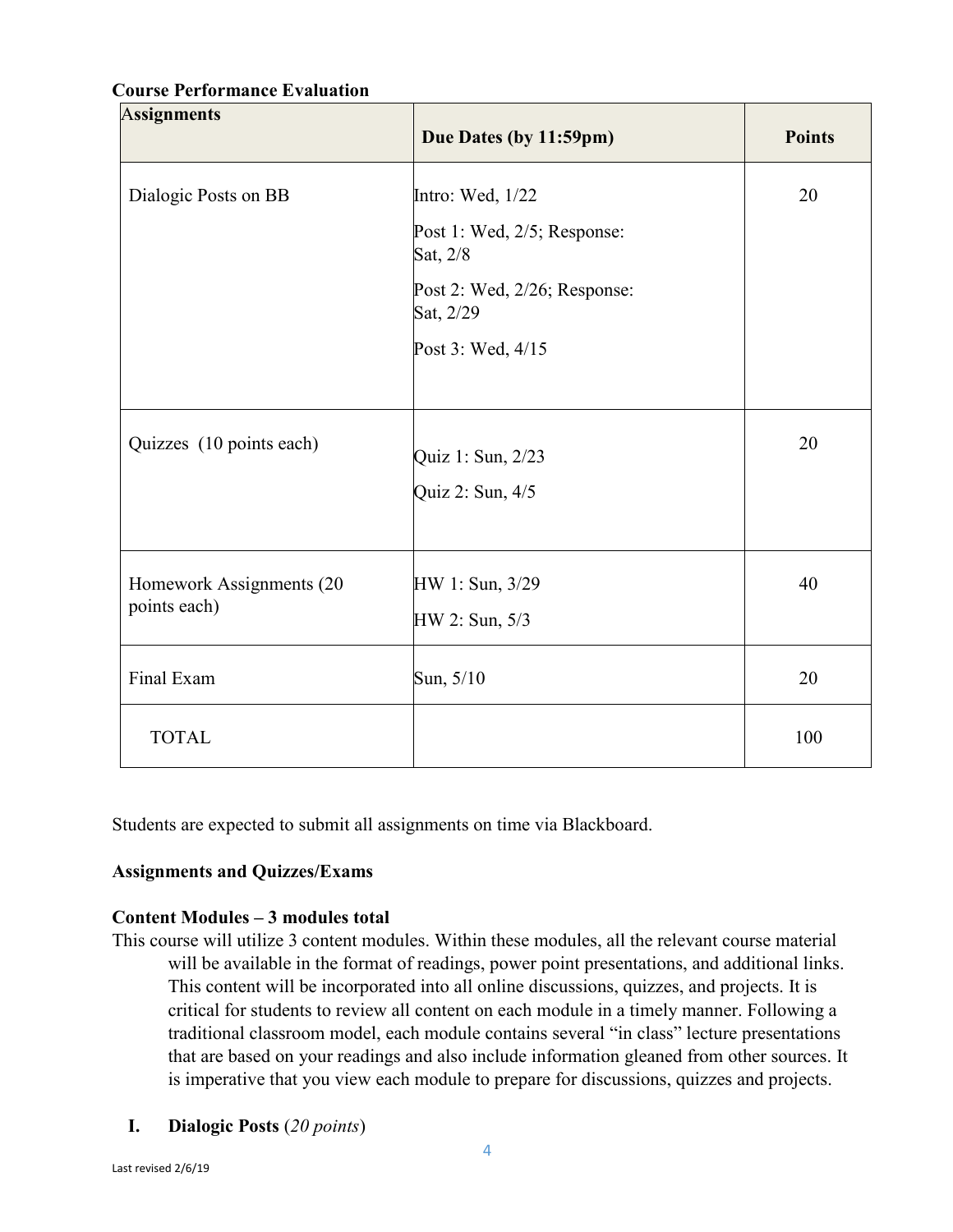- There will be one introduction post and three dialogic posts to a series of discussion questions. You are asked to participate in these "class discussions" by addressing the question and expanding upon a classmate's posting.
- **Requirements of Posts:** To earn full credit for each discussion, you will need to answer each question posted by the instructor and post at least one additional response to a classmate's post, with the exception of Post 3 (Reflection on Memoir), in which you are not required to post a response to another student's post. This means that you must complete at least 2 posts (within the one-week period allotted for posts and responses.) Each original post **should include references** to your readings and other sources to enrich the discussion. You will not receive full credit if your original post does not have references.
- **Evaluation of Discussion Posts:** I consider three categories that are important for building a learning community through group discussions: **1) promptness and initiative**, **2) quality of posting in terms of relevance and contribution to the learning community**, and **3) use of references**. Each post is worth 6 points, and the introduction post is worth 2 points.
	- Promptness and initiative: Student responds in a timely manner to the discussion questions posted, leaving adequate time for fellow students to reply and engage in a meaningful dialogue about the questions and responses. Please be kind to your groupmates and do not wait until the last minute to participate in the discussions. *(3 points)*
	- Quality of posting: Responses to the instructors question should be at least 3 paragraphs in length (remember a paragraph must be no less than 3 sentences long) and must directly reference either module notes, readings, or other research in your response. Inadequate responses or responses that do not cite course resources will not receive full credit. I will give you feedback early on so you understand the depth and breadth or expected responses. *(3 points)*
- Discussions are asynchronous, which means that you will have time to read and respond at any time during the 1-week window that the discussions are available. You do not have to respond at the same exact time as everyone else in class. **Discussion windows will close at the end of the 1-week period on Saturday evening at 11:59pm.** Refer to the course calendar for "due by" dates. You must receive permission from instructor to submit assignments late.

## **Here are the POST TOPICS and QUESTIONS:**

## **INTRODUCTION POST: Welcome students!**

Please introduce your class and share the following information:

- Your name
- Where you are from
- Why you decided to take this course
- What (if any) first-hand experience you have with the child life profession
- What you are hoping to get out of this course
- Something interesting about yourself that you'd like your classmates to know

## **POST 1: Research and Child Life**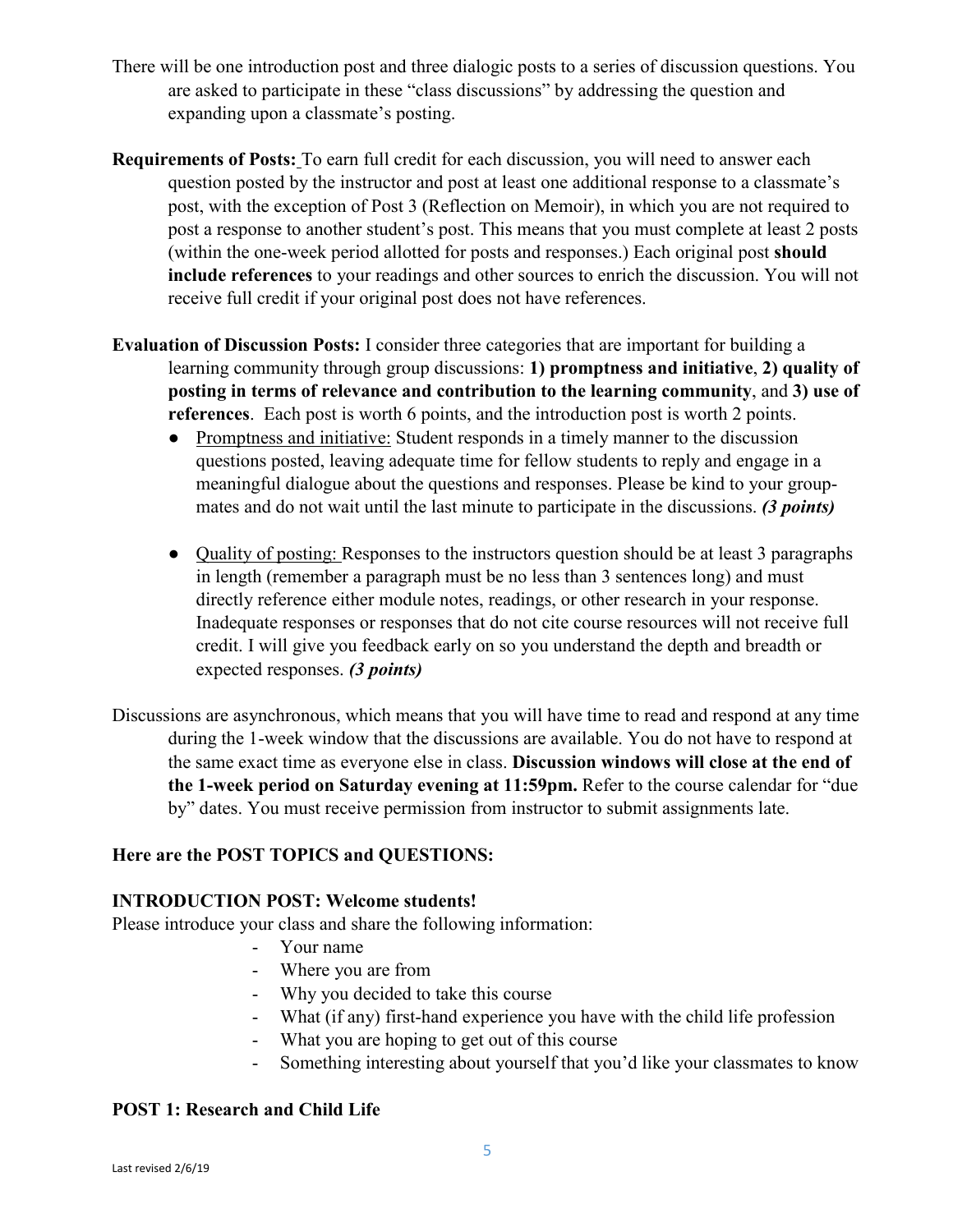Explain why it is important for child life specialists to use evidence and research to guide their work? Do a quick lit search to find a scholarly article or piece of information on child life, and provide a brief summary of what the article states/proves. Be sure to include the in text citation and a reference at the end of your post to the article/piece.

You must RESPOND to at least ONE post to gain full credit.

## **POST 2: Preparation**

- Certified Child Life Specialists (CCLS) use procedure preparation as a key intervention strategy. However, we often face roadblocks from parents or staff, who may think that procedure preparation is not in the best interest of the child. Imagine that you are a CCLS, meeting a 9-year-old boy and his family. The boy is having surgery in the morning, but his parents have not told him about it. When you introduce yourself to them (in the hall, when the boy is not present), they tell you that they don't want anyone to tell him about the surgery.
	- Why do you think that the parents do not want to tell the boy anything?
	- How would you go about explaining the risks of not preparing the child for his surgery?
	- How would you go about explaining the benefits of preparation to them?
	- You now want to explain to the parents some strategies you have for making this preparation a success. Please list at least 2 strategies that you would describe to the parents, to help them understand how this could be successful.

You must RESPOND to at least ONE post to gain full credit.

## **POST 3: Reflection on J Gentille's Memoir**

- Jamie Gentille's memoir, *Surviving HIV: Growing up a secret and being positive,* told the story of your professor's own life as a child in the healthcare system. In this post, your professor, Jamie, welcomes you to comment on the book and/or ask her any questions that you may have about her story. Jamie is –literally – an open book, and hopes that her story sparks discussion and opens minds to what children may go through in the medical world. This post is meant to be open-minded and thought-provoking – please use it as an opportunity to engage your professor in discussion about child life, her personal story, and anything else that you may be wondering in regards to children in healthcare. Ask questions, make comments, and pick your professor's brain! All questions are welcome.
- **II. Quizzes** (Two exams worth 10 points each = 20 points)

There will be two quizzes that will cover class lectures, discussions, readings, etc. The exams will not be cumulative (i.e., the second exam will cover material after the first exam only).

**III. Homework Assignments** (Two HW assignments worth 20 points each = 40 points)

There will be two homework assignments due during the semester. Students are on their honor to complete their homework assignments using their own words and ideas. Students must cite any and all sources used to write and construct their ideas for their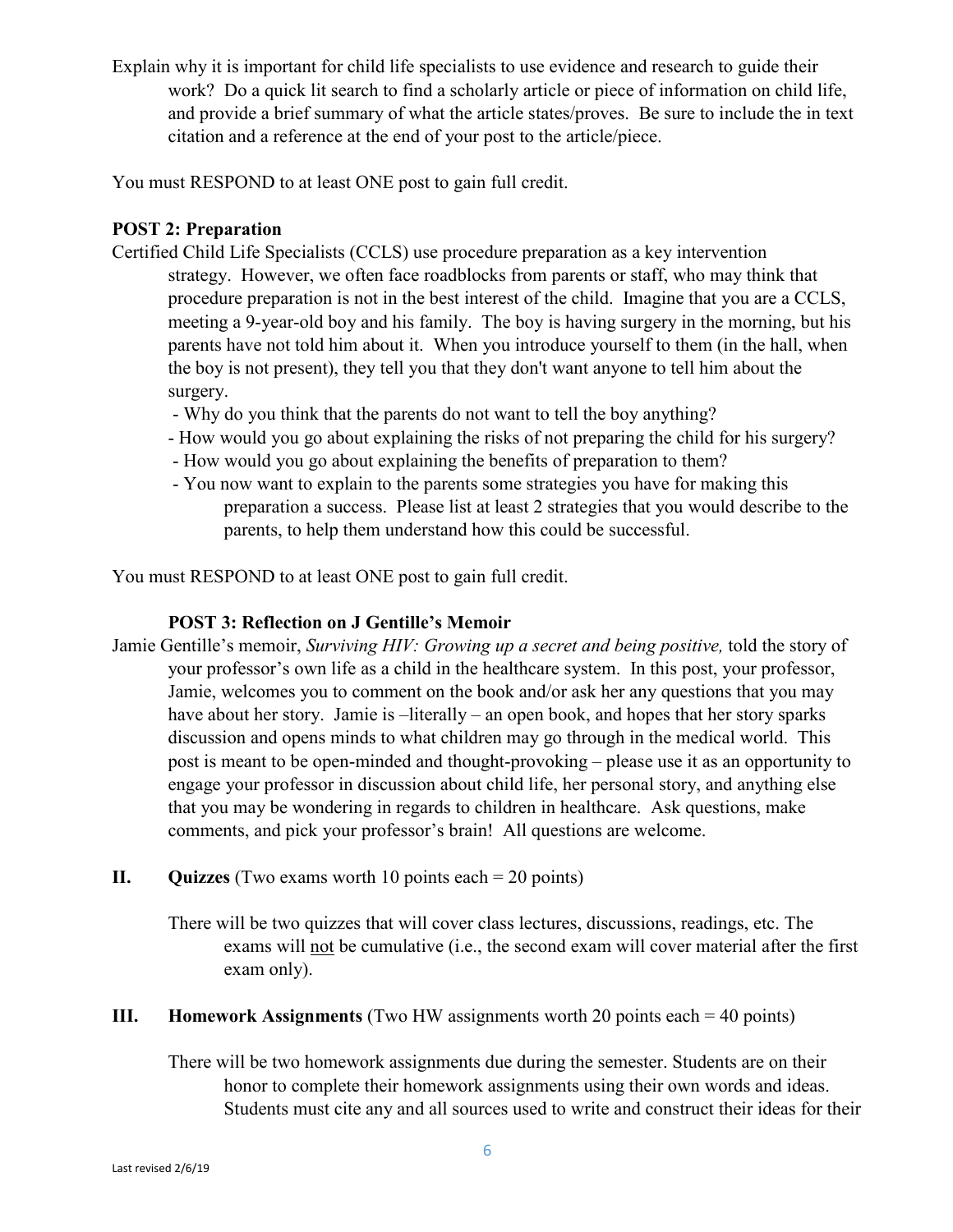papers. A word to the wise: "When in doubt, cite it!" If you have any questions about how to cite your sources, please utilize the university educational library services. Homework assignments should be written and formatted according to American Psychological Association (APA),  $6<sup>th</sup>$  Edition, style rules (i.e., papers should be typed using 12-pt. font with 1-inch margins, double space, and cite your sources following your sentence of text).

### **Homework Assignment 1: Podcast Reflection**

Choose an episode of Child Life On Call podcast. After hearing the story, provide an overview of what you learned. You should include information on:

- the child's medical condition
- how the family coped
- what resources the had available (was there a child life specialist involved? if so, how did they help?)
- what was one of the hardest parts for them
- the developmental theory that it relates to
- coping theories
- anything else that stuck out to you

Be sure to include the episode number and title, for reference. Integration of course material should demonstrate understanding of course concepts as applied to the interview questions. *The paper must not exceed a maximum of five (5) pages typed using APA format.* Late papers will not be accepted, unless the student has made arrangements with the instructor. Your paper MUST also include references from:

> Thompson text Course Learning Content Other scholarly articles

## **Homework Assignment 2:** *Healthcare Experience Interview:*

Conduct an interview with someone you know who has had experience with an infant, child, or teen in the hospital setting (i.e. Emergency Room, inpatient stay, same day surgery, clinic, specialist appointment, outpatient lab, medical imaging). Possibilities include:

- A sibling of someone who was in the hospital as a child.
- A parent who has taken their child to the hospital.
- The person who was in the hospital as a child or teen, who can recall the experience.

Students are required to cite a minimum of four (4) scholarly sources using current scholarly journal articles and course material to support findings. Integration of course material should demonstrate understanding of course concepts as applied to the interview questions. *The paper must not exceed a maximum of five (5) pages typed using APA format.* Late papers will not be accepted, unless the student has made arrangements with the instructor.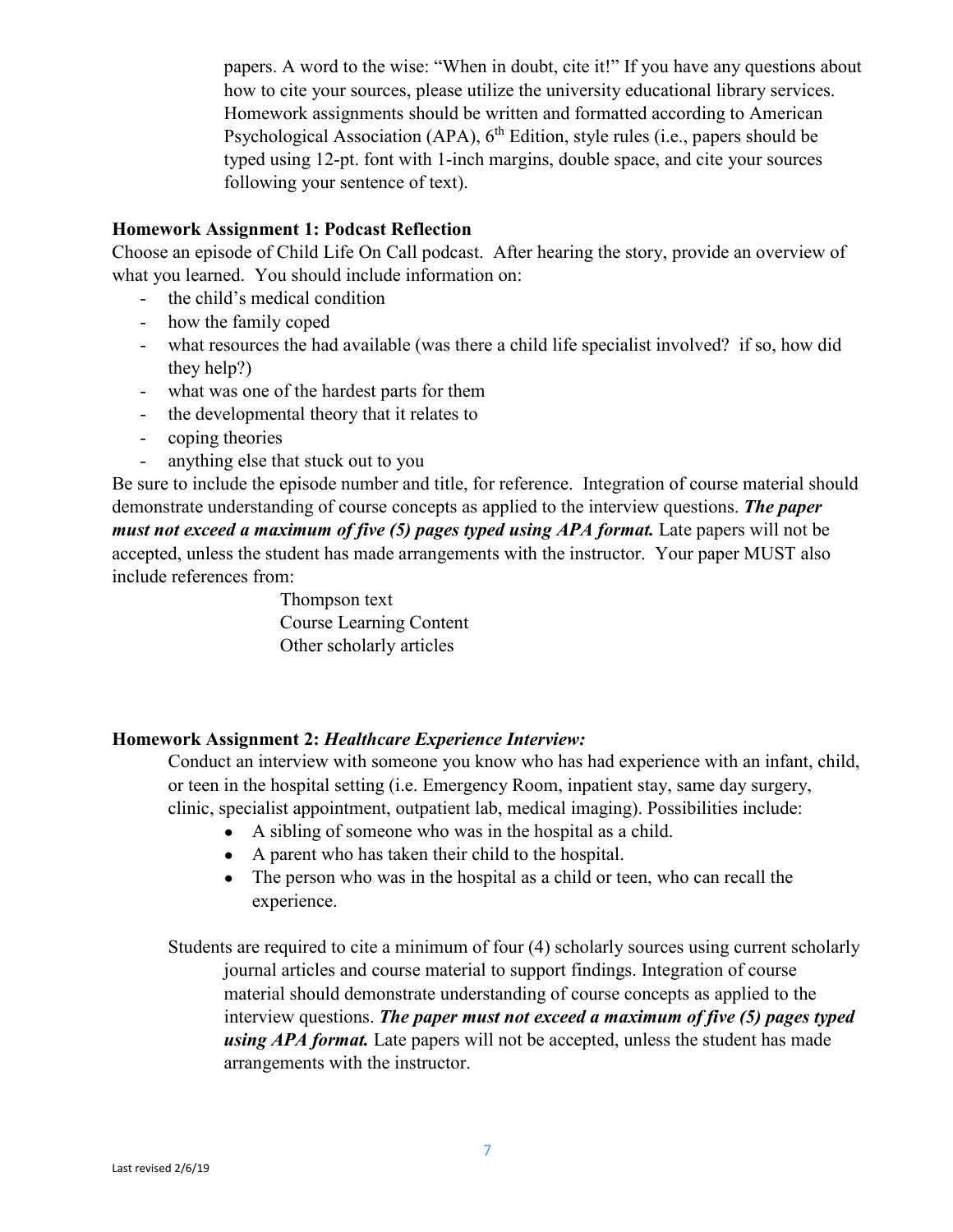# **If interviewing the parent or the individual, gather the following information during the interview:**

- How long ago did the medical encounter occur?
- Who was the patient during the encounter?
- What was the reason for the encounter?
- How long did the encounter last?
- How much information did they have before the encounter?
- Was this their first time in the medical environment?
- What was their greatest fear during the encounter?
- At what times was the visit most stressful for the parent? For the child?
- How did the family cope with the hospital encounter? What did they do to make it easier?
- Were opportunities available for their child to play while in the hospital?
- How did hospital staff demonstrate their knowledge of the unique needs of children?
- Did they meet a Child Life Specialist? If so, what interventions were provided? How was it helpful?
- Did the healthcare team include them in care plan decisions?
- How easy or difficult was it to communicate with the healthcare team?
- Were they able to be present with their child during procedures?
- How could the visit have been made easier and less stressful?

#### **If interviewing a sibling, gather the following information:**

- Basic data about the visit (see bullets 1-3 above)
- Did they visit their sibling in the hospital?
	- o If yes-
		- What was it like?
		- Were they given information before the visit? By whom? What information did they find helpful or wish they had been given?
		- Did they have questions or concerns before, during or after the visit? How were those concerns addressed?
	- o If no-
		- How did they feel about not visiting?
		- Did they have questions or concerns about their hospitalized sibling? How were their concerns addressed?
- Had they had prior experience with being at the hospital themselves?

The paper should summarize the family's experiences and include the answers to the above questions. Also include how a CCLS supported the child/family, or could have helped the child/family if a CCLS was not involved. Was there anything they shared that surprised you?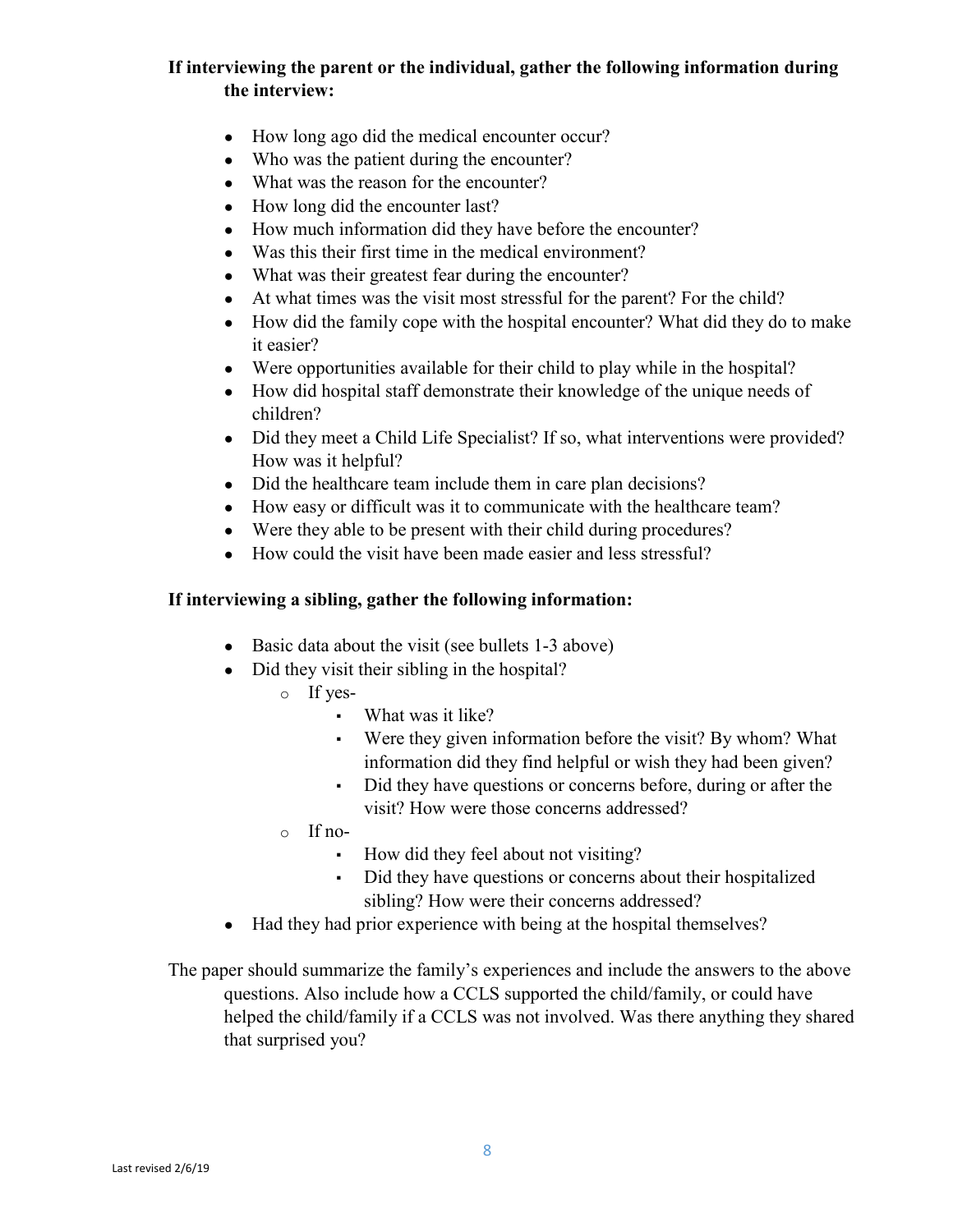IV. **Final Exam (20 points):** The final exam is cumulative covering material from the entire semester. The final exam will include a combination of multiple choice and short essay questions.

# **Grading**

|                            |  | 97-100 A+ 87-89 B+ 77-79 C+ | 60-69 D | Below 60 F |  |
|----------------------------|--|-----------------------------|---------|------------|--|
| 93-96 A 83-86 B 73-76 C    |  |                             |         |            |  |
| 90-92 A- 80-82 B- 70-72 C- |  |                             |         |            |  |

All CEHD undergraduate and graduate students are held to the university grading policies as described in the Academic Policies section of the current catalog, which can be accessed at [http://catalog.gmu.edu.](http://catalog.gmu.edu/) Those students enrolled in a CEHD Licensure Graduate Certificate program, however, must earn a B- or better in all licensure coursework. A degree-seeking graduate student will be dismissed after accumulating grades of F in two courses or 9 credits of unsatisfactory grades (C or F) in graduate courses. A 3.0 grade point average is required for completion of the graduate degree.

### **Professional Dispositions**

Students are expected to exhibit professional behaviors and dispositions at all times. See<https://cehd.gmu.edu/students/polices-procedures/>

## **Class Schedule**

| <b>Week/Date Topic</b>                                                           |                                                                                       | <b>Readings and</b><br><b>Assignments DUE</b> |  |  |  |
|----------------------------------------------------------------------------------|---------------------------------------------------------------------------------------|-----------------------------------------------|--|--|--|
| <b>Module 1: Course Overview, Self-Reflection, and Foundations of Child Life</b> |                                                                                       |                                               |  |  |  |
|                                                                                  |                                                                                       |                                               |  |  |  |
|                                                                                  | Course Overview                                                                       | $Ch 1$ , Thompson                             |  |  |  |
|                                                                                  |                                                                                       | $p. 3-16$                                     |  |  |  |
|                                                                                  |                                                                                       | p. 21-22                                      |  |  |  |
|                                                                                  |                                                                                       | $p. 25-30$                                    |  |  |  |
| 1:1/21                                                                           | Child Life: History, Evolution and Scope of Practice <b>BB: Introduce yourself to</b> |                                               |  |  |  |
|                                                                                  |                                                                                       | the class                                     |  |  |  |
|                                                                                  |                                                                                       | Listen to an episode of                       |  |  |  |
|                                                                                  |                                                                                       | Child Life On Call                            |  |  |  |
|                                                                                  |                                                                                       | Podcast                                       |  |  |  |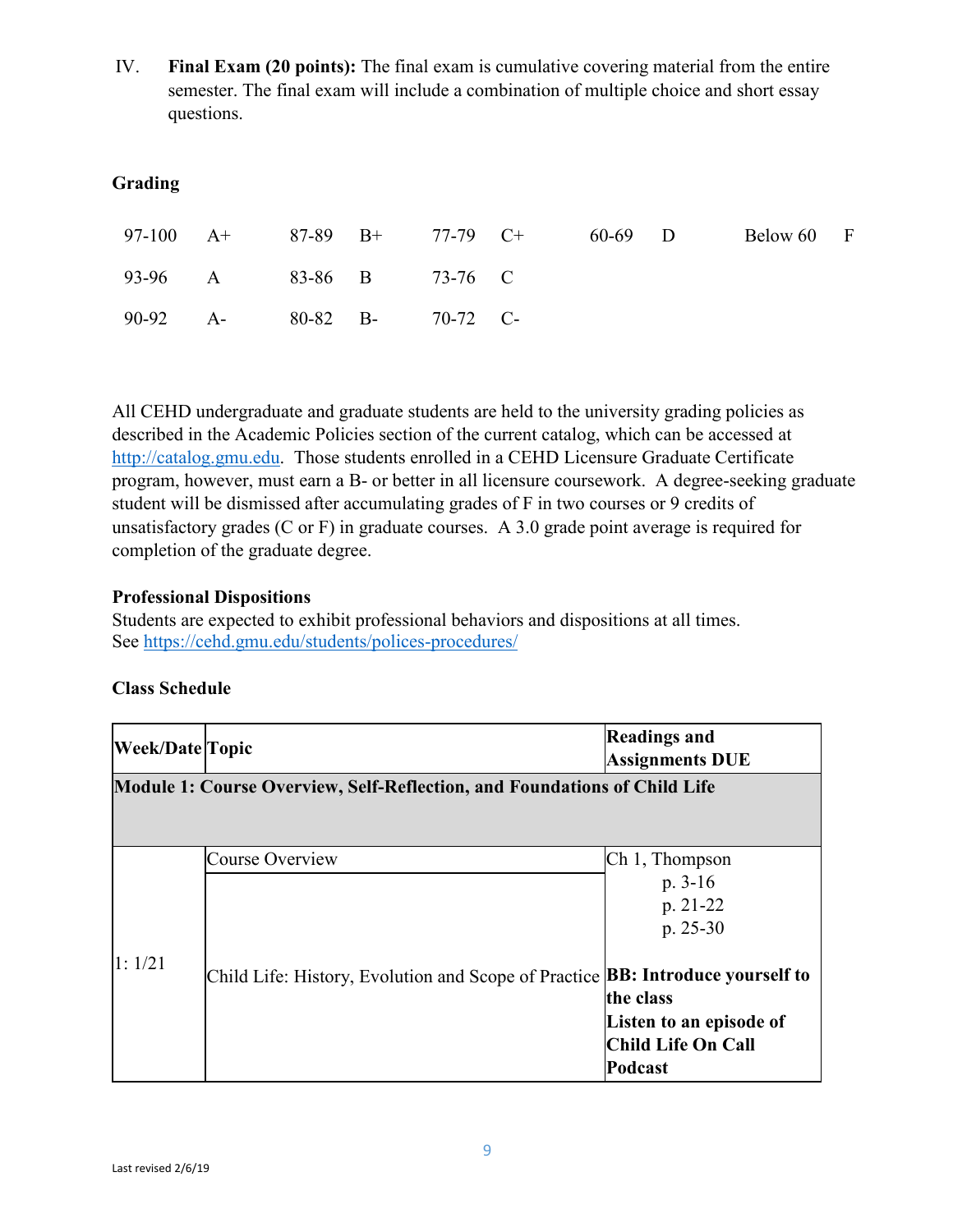| 2:1/27  | Theoretical Foundations of Child Life                                                           | Ch 2, Thompson, all pgs<br>Listen to an episode of<br><b>Child Life On Call</b><br>Podcast                                                                       |
|---------|-------------------------------------------------------------------------------------------------|------------------------------------------------------------------------------------------------------------------------------------------------------------------|
| 3:2/3   | Research in Child Life                                                                          | Ch 3, Thompson<br>p. 55-60<br>p. 66-70<br>www.childlife.org<br><b>BB: POST 1 and Response</b><br>Listen to an episode of<br><b>Child Life On Call</b><br>Podcast |
| 4:2/10  | Developmental Issues: Infants, Toddlers and<br>Preschoolers, School Age, Tweens and Adolescents | Refer to Ch 2, Thompson<br>Listen to an episode of<br>Child Life On Call<br>Podcast                                                                              |
| 5:2/17  | Quiz #1                                                                                         | QUIZ <sub>1</sub>                                                                                                                                                |
|         | <b>Module 2: Child Life Interventions</b>                                                       |                                                                                                                                                                  |
| 6:2/24  | Assessment<br><b>Procedure Preparation</b><br>Procedure Support                                 | Ch 7, Thompson<br>p. 195-210<br>Ch 9, Thompson, all pgs<br><b>BB: POST 2 and Response</b><br>Listen to an episode of<br><b>Child Life On Call</b><br>Podcast     |
| 7:3/2   | Therapeutic Play<br><b>Medical Play</b><br>Normalization                                        | Ch 8, Thompson, all pgs<br>Listen to an episode of<br><b>Child Life On Call</b><br>Podcast                                                                       |
| 8:3/9   | <b>Spring Break</b>                                                                             | <b>Make Good Choices</b><br>Listen to an episode of<br><b>Child Life On Call</b><br>Podcast                                                                      |
| 9:3/16  | Pain Management                                                                                 | See Blackboard<br>Listen to an episode of<br><b>Child Life On Call</b><br>Podcast                                                                                |
| 10:3/23 | <b>Sibling Support</b><br>Death, Dying, and Bereavement                                         | Ch 12, Thompson<br>p. 400-416<br>Ch 13, Thompson, all pgs<br><b>Homework Assignment #1</b>                                                                       |
| 11:3/30 | Quiz #2                                                                                         | QUIZ <sub>2</sub>                                                                                                                                                |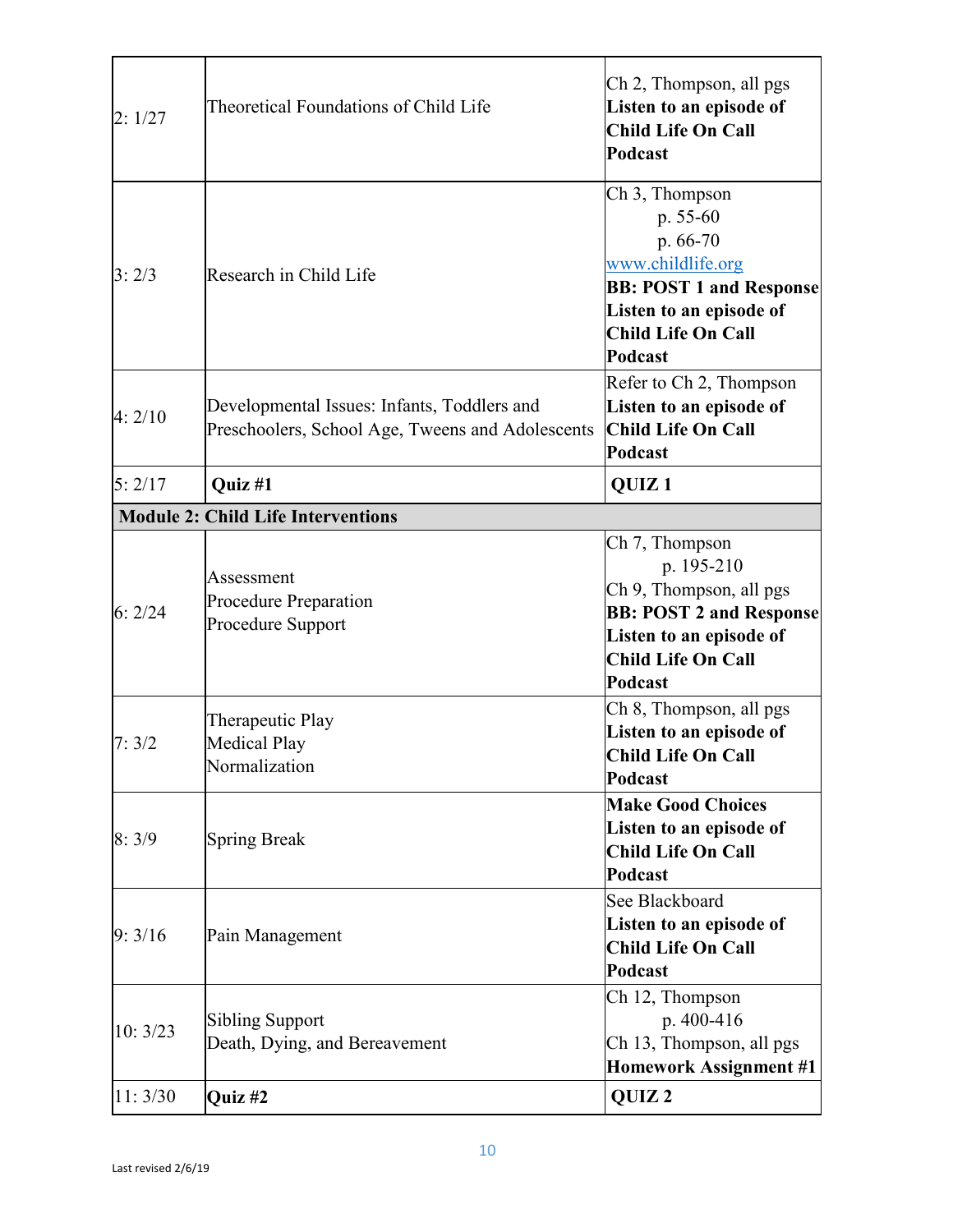| <b>Module 3: Application of Child Life Services</b> |                                                                                      |                                                                                                                                                 |  |  |
|-----------------------------------------------------|--------------------------------------------------------------------------------------|-------------------------------------------------------------------------------------------------------------------------------------------------|--|--|
| 12:4/6                                              | Patient & Family Centered Care                                                       | Ch 6, Thompson, all pgs<br>Listen to an episode of<br><b>Child Life On Call</b><br>Podcast                                                      |  |  |
| 13:4/13                                             | Communicating with the Multidisciplinary Team $\&$<br><b>Documentation Processes</b> | Ch 5, Thompson, all pgs<br>Ch 7, Thompson<br>p. 210-216<br><b>BB: POST 3</b><br>Listen to an episode of<br><b>Child Life On Call</b><br>Podcast |  |  |
| 14:4/20                                             | Catch up week                                                                        | Get caught up on the<br>semester, work on HW 2<br>and prepare for the Final<br>Listen to an episode of<br>Child Life On Call<br><b>Podcast</b>  |  |  |
| 15:5/4                                              | Ethical Guidelines in Child Life<br>Self-Care in Healthcare                          | Ch 4, Thompson<br>p. 104-125<br><b>Homework Assignment #2</b><br>Listen to an episode of<br><b>Child Life On Call</b><br>Podcast                |  |  |
| 16: 12/9                                            | <b>Final Exam</b>                                                                    | <b>FINAL EXAM</b>                                                                                                                               |  |  |

Note: Faculty reserves the right to alter the schedule as necessary, with notification to students.

## **Core Values Commitment**

The College of Education and Human Development is committed to collaboration, ethical leadership, innovation, research-based practice, and social justice. Students are expected to adhere to these principles: <http://cehd.gmu.edu/values/>.

## **GMU Policies and Resources for Students**

*Policies*

- Students must adhere to the guidelines of the Mason Honor Code (see <http://oai.gmu.edu/the-mason-honor-code/>).
- Students must follow the university policy for Responsible Use of Computing (see <http://universitypolicy.gmu.edu/policies/responsible-use-of-computing/>).
- Students are responsible for the content of university communications sent to their Mason email account and are required to activate their account and check it regularly. All